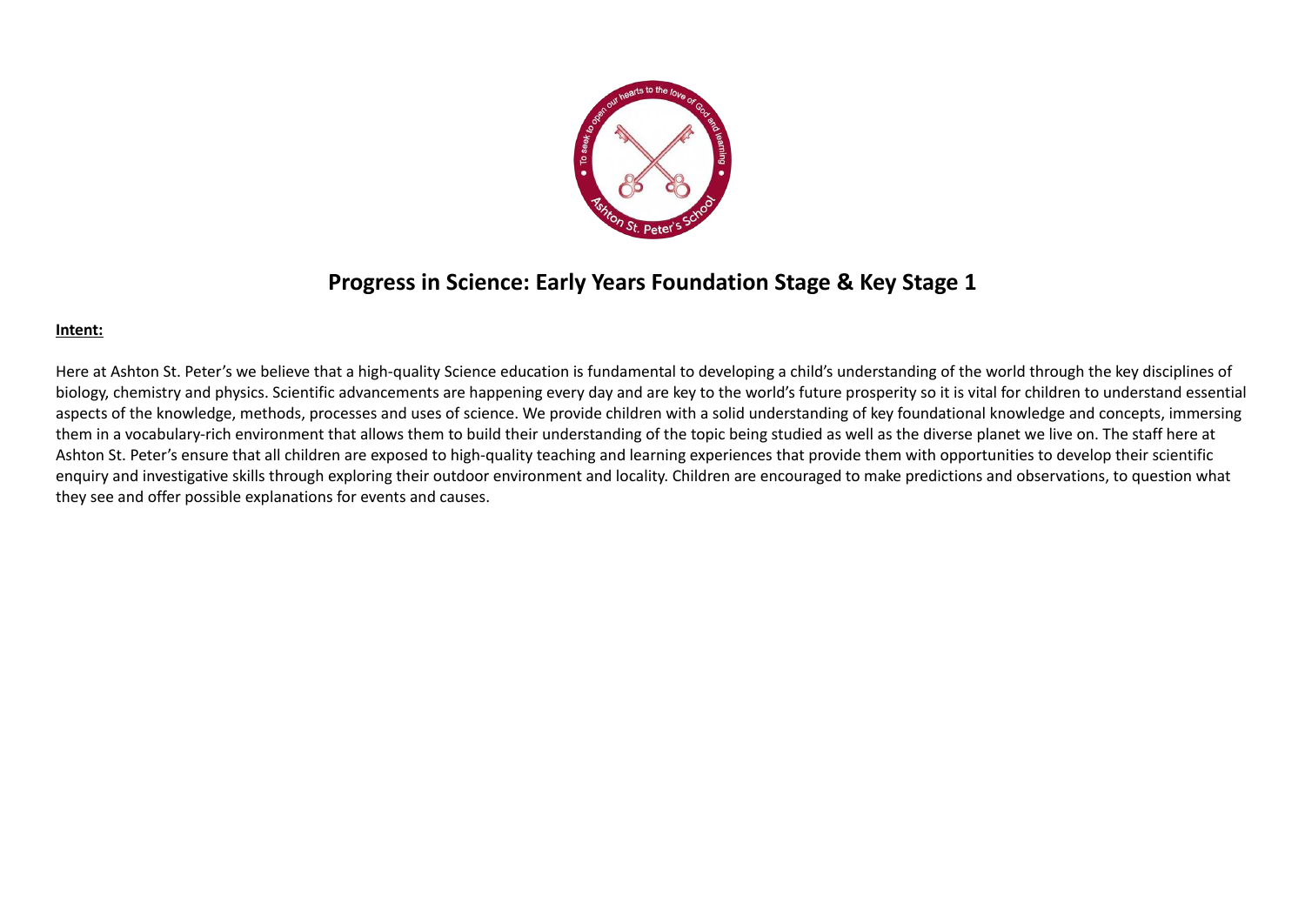| Science - Key Stage 1                |                                                                                                                                                                                                                                                                                                                                                                                                                                                                                                                                                                  |                                                                                                                                                                                                                                                                                                                                                                                                                                                                                                                                                                                                                                                                                                                                                                                                                       |                                                                                                                                                                                                                                                                                                                                                                                                                                                                                                |                                                                                                                                                                                                |
|--------------------------------------|------------------------------------------------------------------------------------------------------------------------------------------------------------------------------------------------------------------------------------------------------------------------------------------------------------------------------------------------------------------------------------------------------------------------------------------------------------------------------------------------------------------------------------------------------------------|-----------------------------------------------------------------------------------------------------------------------------------------------------------------------------------------------------------------------------------------------------------------------------------------------------------------------------------------------------------------------------------------------------------------------------------------------------------------------------------------------------------------------------------------------------------------------------------------------------------------------------------------------------------------------------------------------------------------------------------------------------------------------------------------------------------------------|------------------------------------------------------------------------------------------------------------------------------------------------------------------------------------------------------------------------------------------------------------------------------------------------------------------------------------------------------------------------------------------------------------------------------------------------------------------------------------------------|------------------------------------------------------------------------------------------------------------------------------------------------------------------------------------------------|
|                                      | <b>Working Scientifically</b>                                                                                                                                                                                                                                                                                                                                                                                                                                                                                                                                    | Biology                                                                                                                                                                                                                                                                                                                                                                                                                                                                                                                                                                                                                                                                                                                                                                                                               | Chemistry                                                                                                                                                                                                                                                                                                                                                                                                                                                                                      | Physics                                                                                                                                                                                        |
| <b>National Curriculum</b><br>Year 1 | During Years 1 and 2, pupils should<br>be taught to use the following<br>practical scientific methods,<br>processes and skills through the<br>teaching of the programme of<br>study content:<br>asking simple questions<br>and recognising that they<br>can be answered in<br>different ways;<br>observing closely, using<br>simple equipment;<br>performing simple tests;<br>identifying and<br>classifying;<br>using their observations<br>and ideas to suggest<br>answers to questions;<br>gathering and recording<br>data to help in answering<br>questions. | Plants - pupils should be taught to:<br>identify and name a<br>$\bar{\phantom{a}}$<br>variety of common wild<br>and garden plants;<br>including deciduous and<br>evergreen trees<br>identify and describe the<br>basic structure of a<br>variety of common<br>flowering plants,<br>including trees.<br>Animals, including humans - pupils<br>should be taught to:<br>identify and name a<br>variety of common<br>animals including fish,<br>amphibians, reptiles,<br>birds and mammals<br>identify and name a<br>$\sim$<br>variety of common<br>animals that are<br>carnivores, herbivores<br>and omnivores<br>describe and compare the<br>structure of a variety of<br>common animals (fish,<br>amphibians, reptiles,<br>birds and mammals.<br>including pets)<br>identify, name and label<br>the basic parts of the | Everyday materials - pupils should<br>be taught to:<br>distinguish between an<br>$\overline{a}$<br>object and the material<br>from which it is made<br>identify and name a<br>variety of everyday<br>materials, including<br>wood, plastic, glass,<br>metal, water, and rock<br>describe the simple<br>physical properties of a<br>variety of everyday<br>materials<br>compare and group<br>together a variety of<br>everyday materials on the<br>basis of their simple<br>physical properties | Seasonal Changes - pupils should<br>be taught to:<br>observe changes across<br>the four seasons<br>observe and describe<br>weather associated with<br>the seasons and how day<br>length varies |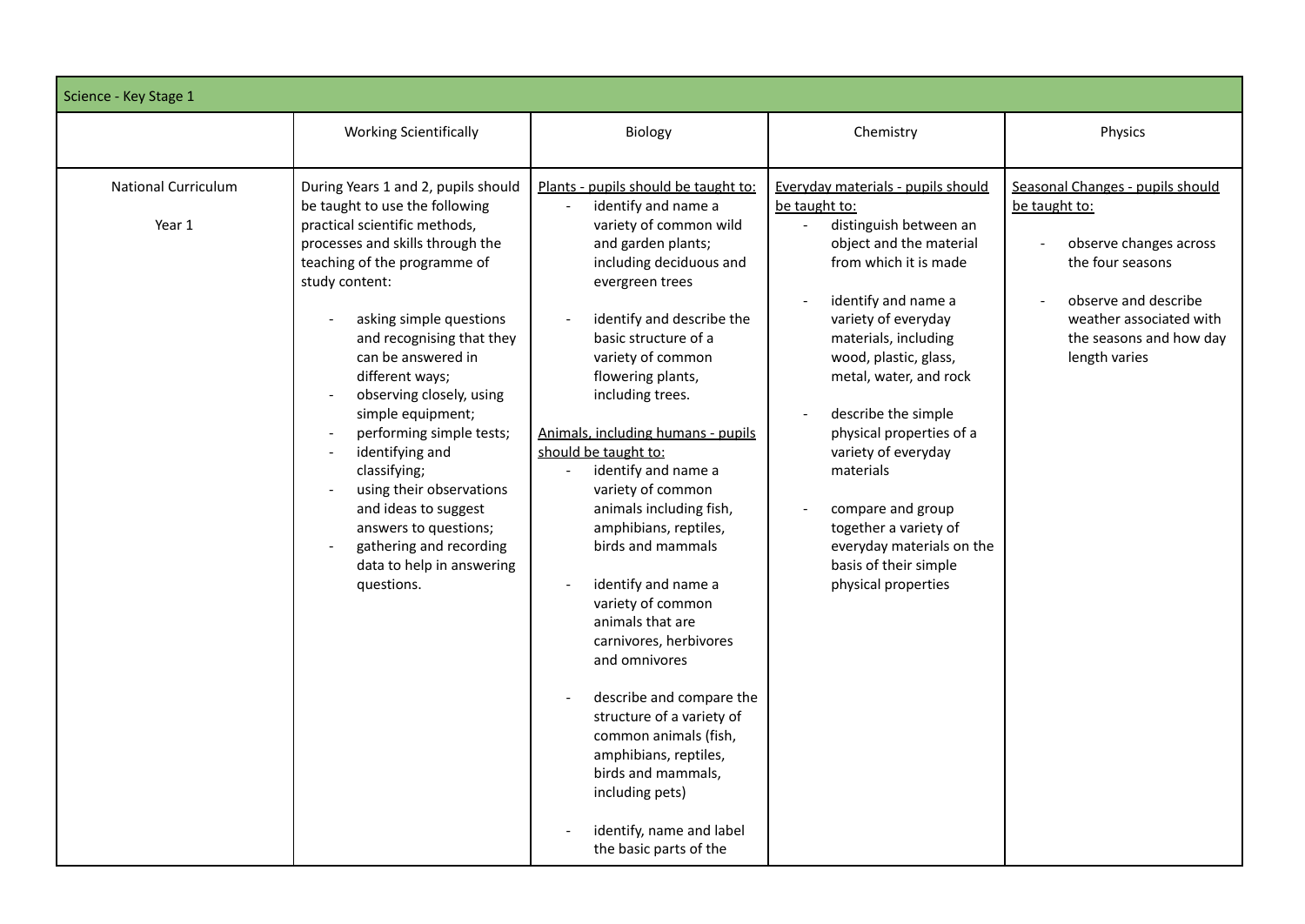|                                      |                                                                                                                                                                                                                                                                                                                                                                                                                                                                                                                                                                  | human body and say<br>which part of the body is<br>associated with each<br>sense.                                                                                                                                                                                                                                                                                                                                                                                                                                                                                                                                                                                                                                                                                                                                                                                                                                        |                                                                                                                                                                                                                                                                                                                                                                                                                  |  |
|--------------------------------------|------------------------------------------------------------------------------------------------------------------------------------------------------------------------------------------------------------------------------------------------------------------------------------------------------------------------------------------------------------------------------------------------------------------------------------------------------------------------------------------------------------------------------------------------------------------|--------------------------------------------------------------------------------------------------------------------------------------------------------------------------------------------------------------------------------------------------------------------------------------------------------------------------------------------------------------------------------------------------------------------------------------------------------------------------------------------------------------------------------------------------------------------------------------------------------------------------------------------------------------------------------------------------------------------------------------------------------------------------------------------------------------------------------------------------------------------------------------------------------------------------|------------------------------------------------------------------------------------------------------------------------------------------------------------------------------------------------------------------------------------------------------------------------------------------------------------------------------------------------------------------------------------------------------------------|--|
| <b>National Curriculum</b><br>Year 2 | During Years 1 and 2, pupils should<br>be taught to use the following<br>practical scientific methods,<br>processes and skills through the<br>teaching of the programme of<br>study content:<br>asking simple questions<br>and recognising that they<br>can be answered in<br>different ways;<br>observing closely, using<br>simple equipment;<br>performing simple tests;<br>identifying and<br>classifying;<br>using their observations<br>and ideas to suggest<br>answers to questions;<br>gathering and recording<br>data to help in answering<br>questions. | Living things and their habitats -<br>pupils should be taught to:<br>explore and compare the<br>$\overline{\phantom{a}}$<br>differences between<br>things that are living,<br>dead, and things that<br>have never been alive<br>identify that most living<br>$\overline{\phantom{a}}$<br>things live in habitats to<br>which they are suited and<br>describe how different<br>habitats provide for the<br>basic needs of different<br>kinds of animals and<br>plants, and how they<br>depend on each other<br>identify and name a<br>variety of plants and<br>animals in their habitats,<br>including micro-habitats<br>describe how animals<br>obtain their food from<br>plants and other animals,<br>using the idea of a simple<br>food chain, and identify<br>and name different<br>sources of food<br>Plants - pupils should be taught to:<br>observe and describe how<br>seeds and bulbs grow into<br>mature plants | Uses of everyday materials - pupils<br>should be taught to:<br>notice that animals,<br>including humans, have<br>offspring which grow into<br>adults<br>find out about and<br>describe the basic needs<br>of animals, including<br>humans, for survival<br>(water, food and air)<br>describe the importance<br>for humans of exercise,<br>eating the right amounts<br>of different types of food,<br>and hygiene |  |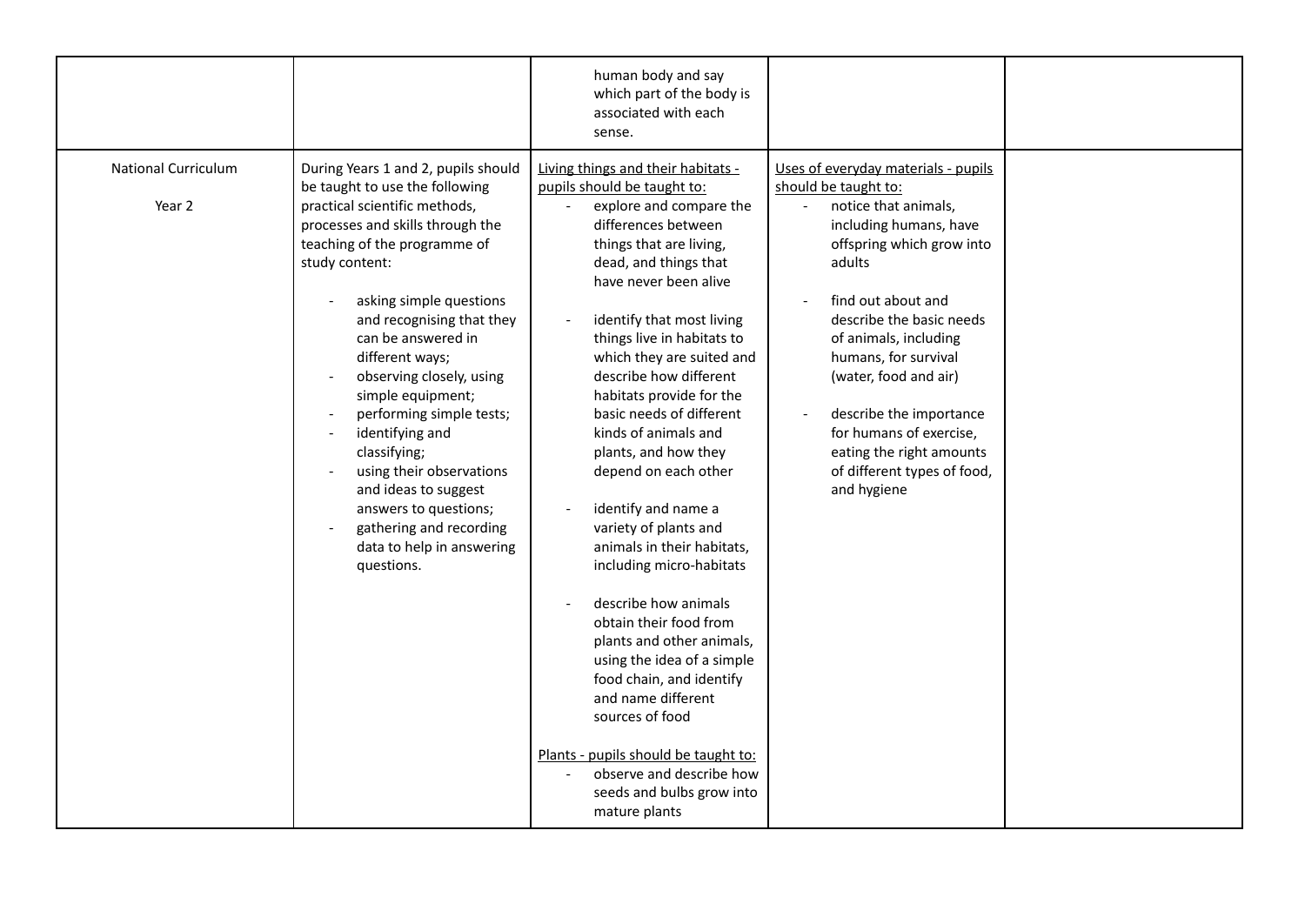|  | find out and describe how<br>plants need water, light<br>and a suitable<br>temperature to grow and<br>stay healthy.                                                             |  |
|--|---------------------------------------------------------------------------------------------------------------------------------------------------------------------------------|--|
|  | Animals, including humans - pupils<br>should be taught to:<br>notice that animals,<br>$\overline{\phantom{a}}$<br>including humans, have<br>offspring which grow into<br>adults |  |
|  | find out about and<br>describe the basic needs<br>of animals, including<br>humans, for survival<br>(water, food and air)                                                        |  |
|  | describe the importance<br>for humans of exercise,<br>eating the right amounts<br>of different types of food,<br>and hygiene                                                    |  |

| <b>Skill</b>   | Year R | Year 1                                              | Year 2                                              |
|----------------|--------|-----------------------------------------------------|-----------------------------------------------------|
| Working        |        | Perform simple tests:                               | <b>Perform simple tests:</b>                        |
| Scientifically |        | <b>Identify and classify objects:</b>               | <b>Identify and classify objects:</b>               |
|                |        | Observe closely, using simple equipment:            | Observe closely, using simple equipment:            |
|                |        | Know that we can use simple equipment               | Know that we can use simple equipment               |
|                |        | (e.g. a magnifying glass) to make simple            | (e.g. a magnifying glass, egg timer) to make        |
|                |        | observations.                                       | simple observations.                                |
|                |        | Ask simple questions and recognise that they can be | Ask simple questions and recognise that they can be |
|                |        | answered in different ways:                         | answered in different ways:                         |
|                |        | Know that science is about asking questions         | Know that science is about asking questions         |
|                |        | about the world around us and we can find           | about the world around us and we can find           |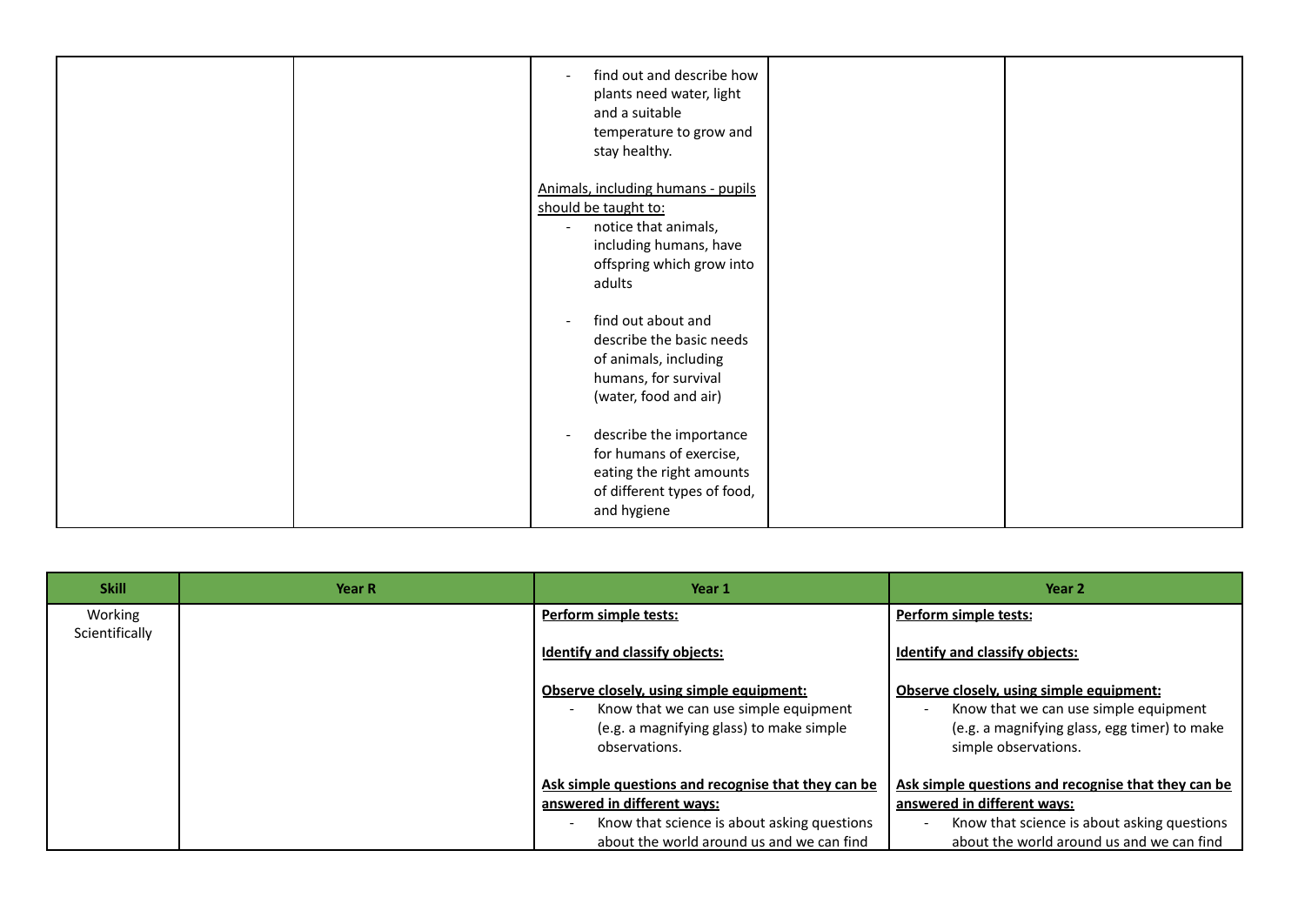| Be able to identify something as a plant.<br>Know that plants are different but can be<br>Know that habitats are made up of living<br>Be able to name some common plants and<br>things, things that once lived and things that<br>similar in lots of ways.<br>identify: a leaf, roots, a stem and a flower.<br>Know at least one example of a wild and a<br>have never lived.<br>Know that plants need water to grow.<br>garden plant.<br>Know that living things move, grow and<br>Be able to identify the seeds in a fruit.<br>Know that a flowering plant consists of:<br>consume nutrients and reproduce; dead<br>roots, a stem, leaves and flowers.<br>Be able to name some places that plants live<br>things used to do these things but no longer<br>Know that a tree's stem is called a trunk.<br>do and that things that never lived have<br>(e.g. a garden, forests, etc.)<br>Know that evergreen trees maintain their<br>never done these things.<br>Know that the arrows in a food chain show<br>Animals, including humans - Children should:<br>leaves throughout the year and that<br>Be able to identify something as an animal.<br>deciduous trees shed their leaves in the<br>the direction of the energy.<br>Be able to identify and locate parts of their<br>Know that plants absorb energy from the<br>autumn.<br>Sun, that this energy is consumed by<br>body.<br>herbivorous animals, and that carnivorous<br>Be able to identify and locate parts of animal<br>Animals, including humans - Children should:<br>Know the basic parts of the body and be<br>bodies.<br>animals eat other animals for their energy.<br>Be able to use their observations to describe<br>able to identify them (feet, legs, arms,<br>Know examples of how animals and plants<br>humans and other animals.<br>have adapted to suit their habitat or<br>hands, torso, head, skin, eyes, ear, nose,<br>Be able to identify types of exercise.<br>microhabitat (e.g. polar bears, sharks, cacti,<br>tongues, etc.)<br>$\overline{\phantom{a}}$<br>Be able to name baby, child, adult and the<br>Know that eyes are related to sight, the nose<br>pine trees, woodlice, frogs, etc.)<br>young of some other animals.<br>is related to smell, the ears are related to<br>sound, the tongue is related to taste and the<br>Plants - Children should:<br>Living things and their habitats - Children should:<br>Know that all mature plants have grown<br>skin is related to touch.<br>from a seed or a bulb.<br>Be able to name some places that animals<br>Know at least one example of a fish, an<br>amphibian, a reptile, a bird and a mammal.<br>Know that seeds and bulbs need to be<br>live.<br>Know that fish, amphibians, reptiles, birds<br>Be able to name a very limited range of<br>buried underground in soil and will grow<br>and mammals all have an internal skeleton<br>into mature plants with the right conditions<br>food.<br>(e.g. water, air, suitable temperature, etc.)<br>and organs<br>Know that fish are different because they<br>Know that plants have offspring, like<br>have gills to breathe underwater and scaly<br>animals, that grow into adults. |         |                                  | answers to these questions by observing the<br>world around us.<br>Gather and record data to help in answering<br>questions:<br>Know that we can make simple recordings<br>(e.g. pictures, captions, etc.) to show what<br>we have found. | answers to these questions by observing the<br>world around us.<br>Know that we can test our questions to see<br>if they are true.<br>Gather and record data to help in answering<br>guestions:<br>Know that we can make simple recordings<br>(e.g. pictures, captions, etc.) to show what<br>we have found. |
|----------------------------------------------------------------------------------------------------------------------------------------------------------------------------------------------------------------------------------------------------------------------------------------------------------------------------------------------------------------------------------------------------------------------------------------------------------------------------------------------------------------------------------------------------------------------------------------------------------------------------------------------------------------------------------------------------------------------------------------------------------------------------------------------------------------------------------------------------------------------------------------------------------------------------------------------------------------------------------------------------------------------------------------------------------------------------------------------------------------------------------------------------------------------------------------------------------------------------------------------------------------------------------------------------------------------------------------------------------------------------------------------------------------------------------------------------------------------------------------------------------------------------------------------------------------------------------------------------------------------------------------------------------------------------------------------------------------------------------------------------------------------------------------------------------------------------------------------------------------------------------------------------------------------------------------------------------------------------------------------------------------------------------------------------------------------------------------------------------------------------------------------------------------------------------------------------------------------------------------------------------------------------------------------------------------------------------------------------------------------------------------------------------------------------------------------------------------------------------------------------------------------------------------------------------------------------------------------------------------------------------------------------------------------------------------------------------------------------------------------------------------------------------------------------------------------------------------------------------------------------------------------------------------------------------------------------------------------------------------------------------------------------------------------------------------------------------------------------------------------------------------------------------------------------------|---------|----------------------------------|-------------------------------------------------------------------------------------------------------------------------------------------------------------------------------------------------------------------------------------------|--------------------------------------------------------------------------------------------------------------------------------------------------------------------------------------------------------------------------------------------------------------------------------------------------------------|
| Animals, including humans - Children should:                                                                                                                                                                                                                                                                                                                                                                                                                                                                                                                                                                                                                                                                                                                                                                                                                                                                                                                                                                                                                                                                                                                                                                                                                                                                                                                                                                                                                                                                                                                                                                                                                                                                                                                                                                                                                                                                                                                                                                                                                                                                                                                                                                                                                                                                                                                                                                                                                                                                                                                                                                                                                                                                                                                                                                                                                                                                                                                                                                                                                                                                                                                                     | Biology | <b>Plants - Children should:</b> | Plants - Children should:<br>skin                                                                                                                                                                                                         | Living things and their habitats - Children should:                                                                                                                                                                                                                                                          |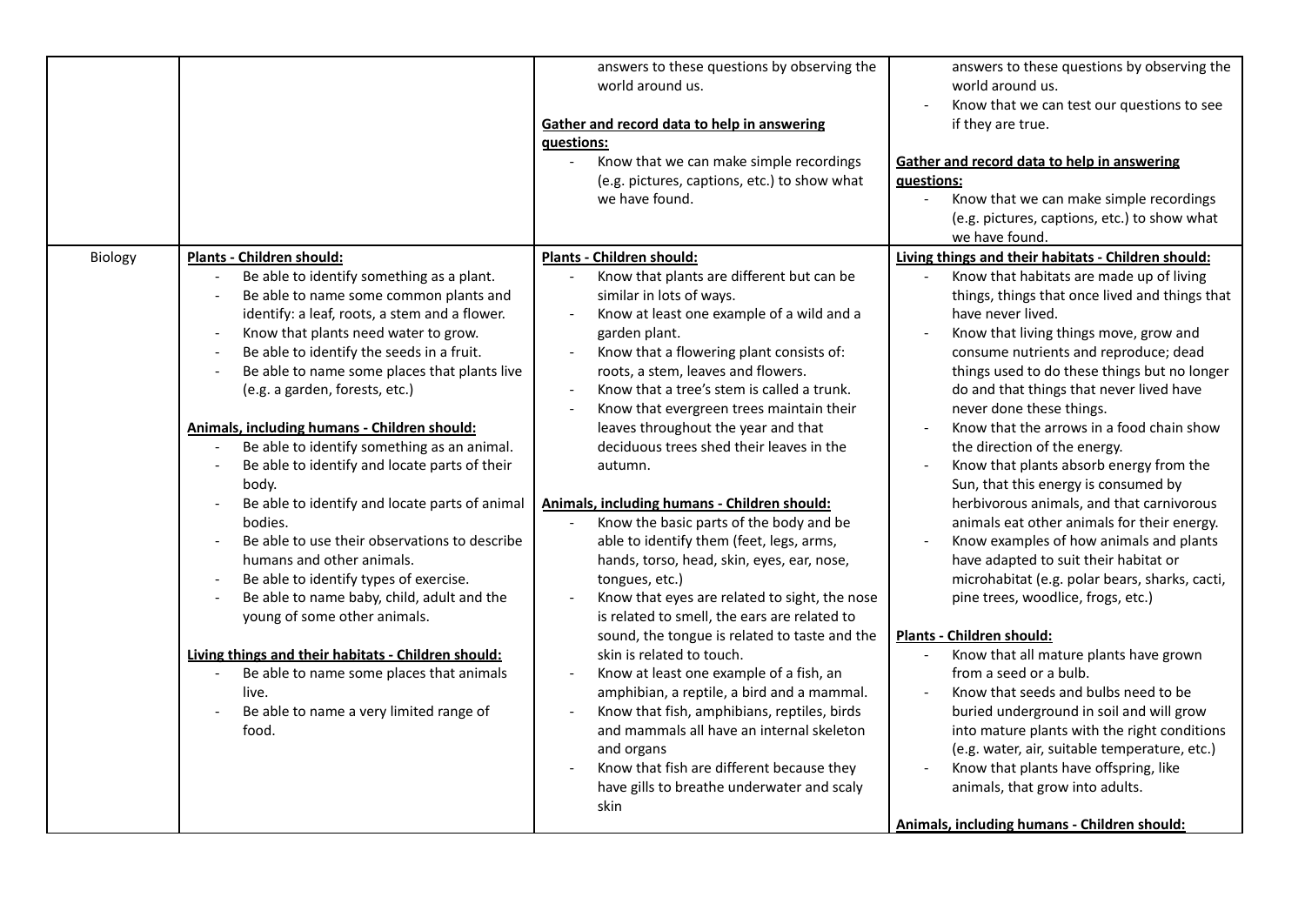|           |                                                                                                  | Know that amphibians are different in that<br>they begin their lives with gills but then<br>develop lungs and breathe on land<br>Know that reptiles are different in that they<br>breathe air and have scaly skin.<br>Know that birds are different to other<br>animals in that they have feathers and<br>wings.<br>Know that mammals are different to other<br>animals in that they have fur/hair and they<br>feed milk to their young.<br>Know that a carnivore only eats other<br>animals, know that a herbivore only eats<br>plants and an omnivore eats both other<br>animals and plants.<br>Know at least one example of a carnivore, a<br>herbivore and an omnivore.<br>Know examples of nocturnal animals and<br>describe how these animals differ from<br>familiar animals they might see in the<br>daytime. | Know that animals, including humans, need<br>food, water, and air to survive.<br>Know that animals, including humans, have<br>offspring that grow into adults.<br>Know the basic food groups and examples of<br>food from each (fruit and vegetables,<br>carbohydrates, protein, dairy, fat and sugary<br>foods).<br>Know that fats and sugary foods should be<br>eaten in small amounts.<br>Know that half of our diet should be made<br>up of carbohydrates and fruit and<br>vegetables.<br>Know that regular exercise is an important<br>part of staying healthy.<br>Know that keeping clean (e.g. washing our<br>bodies and brushing our teeth) is an<br>important part of staying healthy. |
|-----------|--------------------------------------------------------------------------------------------------|-----------------------------------------------------------------------------------------------------------------------------------------------------------------------------------------------------------------------------------------------------------------------------------------------------------------------------------------------------------------------------------------------------------------------------------------------------------------------------------------------------------------------------------------------------------------------------------------------------------------------------------------------------------------------------------------------------------------------------------------------------------------------------------------------------------------------|-------------------------------------------------------------------------------------------------------------------------------------------------------------------------------------------------------------------------------------------------------------------------------------------------------------------------------------------------------------------------------------------------------------------------------------------------------------------------------------------------------------------------------------------------------------------------------------------------------------------------------------------------------------------------------------------------|
| Chemistry | Everyday materials - Children should:<br>Be able to make observations of common                  | Everyday materials - Children should:<br>Know simple materials (e.g. wood, plastic,                                                                                                                                                                                                                                                                                                                                                                                                                                                                                                                                                                                                                                                                                                                                   | Uses of everyday materials - Children should:<br>Know that some materials have useful                                                                                                                                                                                                                                                                                                                                                                                                                                                                                                                                                                                                           |
|           | objects.                                                                                         | metal, water, glass, rock and brick) and be                                                                                                                                                                                                                                                                                                                                                                                                                                                                                                                                                                                                                                                                                                                                                                           | properties such as being: waterproof, strong,                                                                                                                                                                                                                                                                                                                                                                                                                                                                                                                                                                                                                                                   |
|           | Be able to make simple observations of<br>materials.                                             | able to recognise these materials and<br>identify places where they might be used.                                                                                                                                                                                                                                                                                                                                                                                                                                                                                                                                                                                                                                                                                                                                    | flexible, hard, soft, etc.<br>Suggest reasons why some materials are                                                                                                                                                                                                                                                                                                                                                                                                                                                                                                                                                                                                                            |
|           | Be able to arrange materials into groups                                                         | Know that the majority of objects are made                                                                                                                                                                                                                                                                                                                                                                                                                                                                                                                                                                                                                                                                                                                                                                            | better suited to making particular objects.                                                                                                                                                                                                                                                                                                                                                                                                                                                                                                                                                                                                                                                     |
|           | (e.g. soft materials, hard materials, etc.)                                                      | from more than one material.                                                                                                                                                                                                                                                                                                                                                                                                                                                                                                                                                                                                                                                                                                                                                                                          | Know that when two objects move against                                                                                                                                                                                                                                                                                                                                                                                                                                                                                                                                                                                                                                                         |
|           | Be able to identify when changes occur (e.g.<br>when food is cooked).                            | Know that words such as: hard, soft, rough,<br>smooth, shiny, dull, light, heavy, can be used                                                                                                                                                                                                                                                                                                                                                                                                                                                                                                                                                                                                                                                                                                                         | each other there is friction and sometimes<br>this friction is smaller or larger.                                                                                                                                                                                                                                                                                                                                                                                                                                                                                                                                                                                                               |
|           |                                                                                                  | to describe the properties of different                                                                                                                                                                                                                                                                                                                                                                                                                                                                                                                                                                                                                                                                                                                                                                               | Know that by applying a force to an object,                                                                                                                                                                                                                                                                                                                                                                                                                                                                                                                                                                                                                                                     |
|           |                                                                                                  | materials.                                                                                                                                                                                                                                                                                                                                                                                                                                                                                                                                                                                                                                                                                                                                                                                                            | its shape can be changed.                                                                                                                                                                                                                                                                                                                                                                                                                                                                                                                                                                                                                                                                       |
|           |                                                                                                  | Know that matter (stuff) is made from tiny                                                                                                                                                                                                                                                                                                                                                                                                                                                                                                                                                                                                                                                                                                                                                                            |                                                                                                                                                                                                                                                                                                                                                                                                                                                                                                                                                                                                                                                                                                 |
|           |                                                                                                  | building blocks.                                                                                                                                                                                                                                                                                                                                                                                                                                                                                                                                                                                                                                                                                                                                                                                                      |                                                                                                                                                                                                                                                                                                                                                                                                                                                                                                                                                                                                                                                                                                 |
| Physics   | Light and Sound - Children should:                                                               | <b>Seasonal Changes - Children should:</b>                                                                                                                                                                                                                                                                                                                                                                                                                                                                                                                                                                                                                                                                                                                                                                            |                                                                                                                                                                                                                                                                                                                                                                                                                                                                                                                                                                                                                                                                                                 |
|           | Know that it is dangerous to look at the sun.<br>Be able to relate their sense of sight to their | Know that the weather changes throughout<br>the year and is colder in the winter and                                                                                                                                                                                                                                                                                                                                                                                                                                                                                                                                                                                                                                                                                                                                  |                                                                                                                                                                                                                                                                                                                                                                                                                                                                                                                                                                                                                                                                                                 |
|           | eyes.                                                                                            | hotter in the summer.                                                                                                                                                                                                                                                                                                                                                                                                                                                                                                                                                                                                                                                                                                                                                                                                 |                                                                                                                                                                                                                                                                                                                                                                                                                                                                                                                                                                                                                                                                                                 |
|           | Be able to relate their sense of hearing to                                                      | Know that days are longer in the summer                                                                                                                                                                                                                                                                                                                                                                                                                                                                                                                                                                                                                                                                                                                                                                               |                                                                                                                                                                                                                                                                                                                                                                                                                                                                                                                                                                                                                                                                                                 |
|           | their ears.                                                                                      | and shorter in the winter.                                                                                                                                                                                                                                                                                                                                                                                                                                                                                                                                                                                                                                                                                                                                                                                            |                                                                                                                                                                                                                                                                                                                                                                                                                                                                                                                                                                                                                                                                                                 |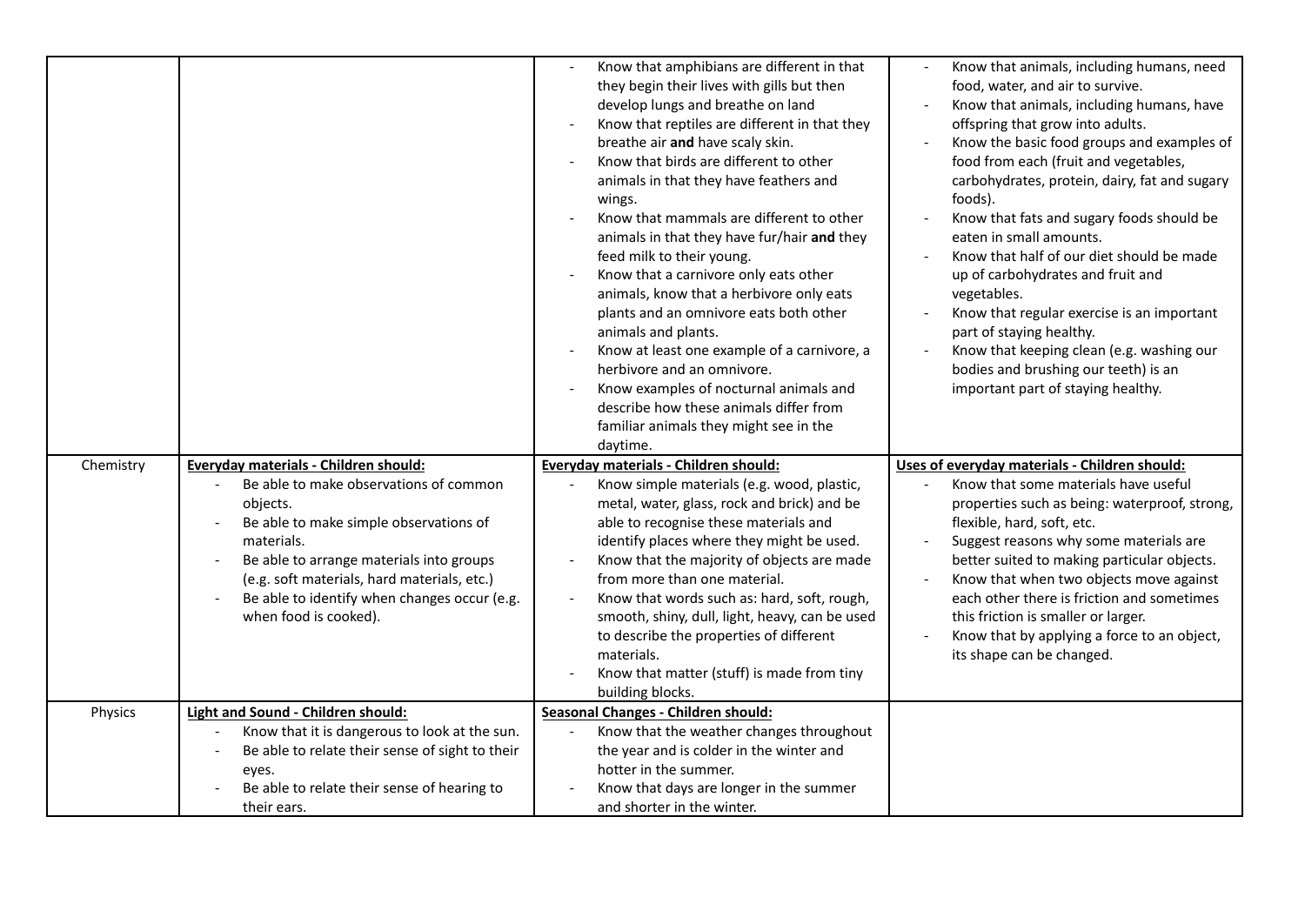| Observe how the seasons and weather<br>affect the world around us (e.g. deciduous<br>trees lose their leaves in the winter).<br>Know which type of weather we are most |
|------------------------------------------------------------------------------------------------------------------------------------------------------------------------|
| likely to see in which season (e.g. we are<br>most likely to have frost and snow in the<br>winter).                                                                    |

| Vocabulary - Key Stage 1      |                                                                                                                                                                                                                                                                                                                                                                                                                                                                                                                                                                                                                                                                                                                                                                                                                                                                                                                 |                                                                                                                                                                                                                                                                                                                                                                                                                                                                                                                                                                                                                                                                                                                                                                                                                                                                                                                                                                                                                                                                                                                         |
|-------------------------------|-----------------------------------------------------------------------------------------------------------------------------------------------------------------------------------------------------------------------------------------------------------------------------------------------------------------------------------------------------------------------------------------------------------------------------------------------------------------------------------------------------------------------------------------------------------------------------------------------------------------------------------------------------------------------------------------------------------------------------------------------------------------------------------------------------------------------------------------------------------------------------------------------------------------|-------------------------------------------------------------------------------------------------------------------------------------------------------------------------------------------------------------------------------------------------------------------------------------------------------------------------------------------------------------------------------------------------------------------------------------------------------------------------------------------------------------------------------------------------------------------------------------------------------------------------------------------------------------------------------------------------------------------------------------------------------------------------------------------------------------------------------------------------------------------------------------------------------------------------------------------------------------------------------------------------------------------------------------------------------------------------------------------------------------------------|
|                               | Year 1                                                                                                                                                                                                                                                                                                                                                                                                                                                                                                                                                                                                                                                                                                                                                                                                                                                                                                          | Year 2                                                                                                                                                                                                                                                                                                                                                                                                                                                                                                                                                                                                                                                                                                                                                                                                                                                                                                                                                                                                                                                                                                                  |
| <b>Working Scientifically</b> |                                                                                                                                                                                                                                                                                                                                                                                                                                                                                                                                                                                                                                                                                                                                                                                                                                                                                                                 |                                                                                                                                                                                                                                                                                                                                                                                                                                                                                                                                                                                                                                                                                                                                                                                                                                                                                                                                                                                                                                                                                                                         |
| Biology                       | Plants:<br>plant, leaf, stem, root, branch, flower, bud, weed, similar,<br>different, petals, names of garden and wild plants that can<br>be found at school or in the local area, evergreen,<br>deciduous.<br><b>Animals, including humans:</b><br>head, neck, arms, elbows, hands, legs, knees, foot, feet,<br>face, ears, eyes, nose, tongue, hair, mouth, teeth, tall, taller,<br>short, shorter, big, bigger, small, smaller, taste, sweet, salty,<br>sour, bitter, sharp, tingly, fizzy, milky, louder, softer, quiet,<br>high, low, touch, feel, rub, rough, smooth, bumpy, smell,<br>scent, legs, wings, fins, tail, fish, gills, webbed feet, scaly,<br>claws, teeth, tongue, vertebrates, bill, beak, feather, long,<br>thin, round, fat, fluffy, firm, jump, hop, leap, climb, swing,<br>swim, prowl, slither, carnivore, herbivore, omnivore, food,<br>healthy, meat, plant, nocturnal, day, night. | Living things and their habitats:<br>Revision from Yr 1 - plant, animal, herbivore, carnivore,<br>omnivore.<br>habitat, alive, living, once-lived, dead, never-lived, decay,<br>soil, air, water, direction, source of food, microhabitat.<br>Plants:<br>Revision from Yr 1 - plant, leaf, stem, root, branch, flower,<br>bud, weed, similar, different, petals, names of garden and<br>wild plants that can be found at school or in the local area,<br>evergreen, deciduous.<br>seed, grow, observation, describe, identify, bulb, soil,<br>surface, underground, germination, shoot, height, tallest,<br>shortest, wilting, healthy, unhealthy, mature, bury,<br>prediction, conclusion, radicle.<br><b>Animals, including humans:</b><br>Revision from Yr 1: food, healthy, milk, meat<br>baby, need, want, living, alive, essential, water, drink, eat,<br>breathe, shelter, warmth, survival, child, toddler, change,<br>differences, move, care, learn, life cycle, stages, pregnancy,<br>birth, teenager, adult, parent, elderly, independent,<br>dependent, sort, classify, fruits, vegetables, carbohydrates, |